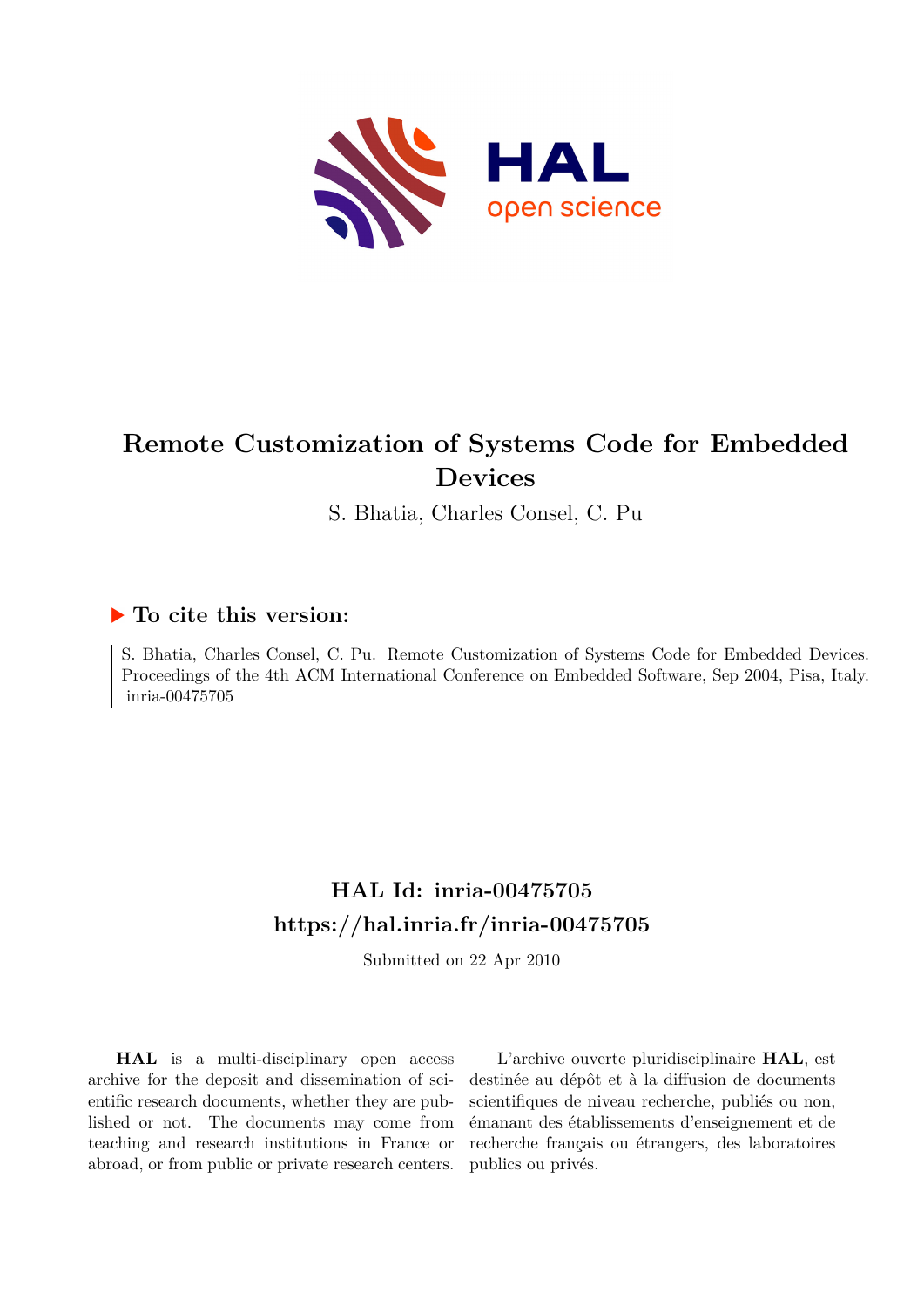## **Remote Customization of Systems Code for Embedded Devices**<sup>∗</sup>

Sapan Bhatia and Charles Consel LaBRI/INRIA ENSEIRB, 1 Ave. de Dr. Albert Schweitzer 33402 Talence France {bhatia,consel}@labri.fr

### **ABSTRACT**

Dedicated operating systems for embedded systems are fast being phased out due to their use of manual optimization, which provides high performance and small footprint, but also requires high maintenance and portability costs every time hardware evolves.

In this paper, we describe an approach based on customization of generic operating system modules. Our approach uses a remote customization server to automatically generate highly optimized code that is then loaded and executed in the kernel of the embedded device. This process combines the advantages of generic systems software code (leveraging portability and evolution costs) with the advantages of customization (small footprint and low overhead).

We have validated our customization infrastructure with a case study: the TCP/IP stack of the Linux kernel. We analyzed the performance and size of the customized code generated on three platforms: a Pentium III (600MHz), an ARM SA1100 (200Mhz) on a COMPAQ iPAQ, and a 486 (40MHz). The customized code runs about 25% faster and its size reduces by up to a factor of 20. The throughput of the protocol stack improves by up to 21%.

### **Categories and Subject Descriptors**

D.4 [Software]: Operating Systems—Organization and Design; C.3 [Special-purpose and Application-based Systems]: [Real-time and embedded systems]

### **General Terms**

Performance, Design, Experimentation

*EMSOFT'04,* September 27–29, 2004, Pisa, Italy.

Copyright 2004 ACM 1-58113-860-1/04/0009 ...\$5.00.

Calton Pu College of Computing Georgia Institute of Technology Atlanta, GA 30332-0280 USA calton@cc.gatech.edu

### **Keywords**

Remote Customization, Remote Specialization, Specialization Server

### **1. INTRODUCTION**

Traditionally, embedded systems have made use of operating systems (OSes) that are either proprietary to some device manufacturer (*e.g.*, Palm personal digital assistant), or dedicated to embedded devices ( e.g., QNX). In both situations, OSes are highly customized for the specific hardware features, the environment characteristics, and the functionalities needed by the applications. The customization process aims to eliminate unnecessary functionalities and instantiate the remaining ones with respect to parameters of the device usage context. This process typically consists of propagating configuration values, optimizing away conditionals depending on configuration values, replacing expensive indirect function invocations with direct ones etc. As a result, the key systems components such as memory management and process scheduling are heavily optimized in time and/or space. For a device manufacturer OS, the customization process can be pushed further because the target is even narrower than for an OS for embedded devices.

Still, this pragmatic approach to developing OSes falls short of keeping pace with the rapid evolution of hardware features, environment characteristics and functionalities of new applications. Indeed, customization is generally performed manually. The process is tedious, error-prone, and causes a proliferation of OS versions. Also, more fundamentally, most OSes for embedded systems are incompatible with mainstream desktop OSes, creating a separation between these two worlds. Because of these drawbacks, proprietary and custom operating systems are slowly being phased out [5].

In recent years, mainstream OSes like Linux and Microsoft Windows have been emerging as the industry standards for embedded systems. A key difference in these OSes is that they are general purpose. As such, their highly generic design results in large code size and many levels of performance overhead. Nevertheless, the use of these OSes is indispensable for devices to be standards-compliant and interoperable at the levels of hardware and software.

In this paper, we propose an approach to reconciling custom OSes and general-purpose OSes. This approach consists of automatically customizing general-purpose systems

<sup>∗</sup>This work has been partially supported by the Conseil Régional d'Aquitaine and by DARPA, DoE, NSF under grants CCR-0121643, CCR-0219902, IIS-0242397, Intel and HP.

Permission to make digital or hard copies of all or part of this work for personal or classroom use is granted without fee provided that copies are not made or distributed for profit or commercial advantage and that copies bear this notice and the full citation on the first page. To copy otherwise, to republish, to post on servers or to redistribute to lists, requires prior specific permission and/or a fee.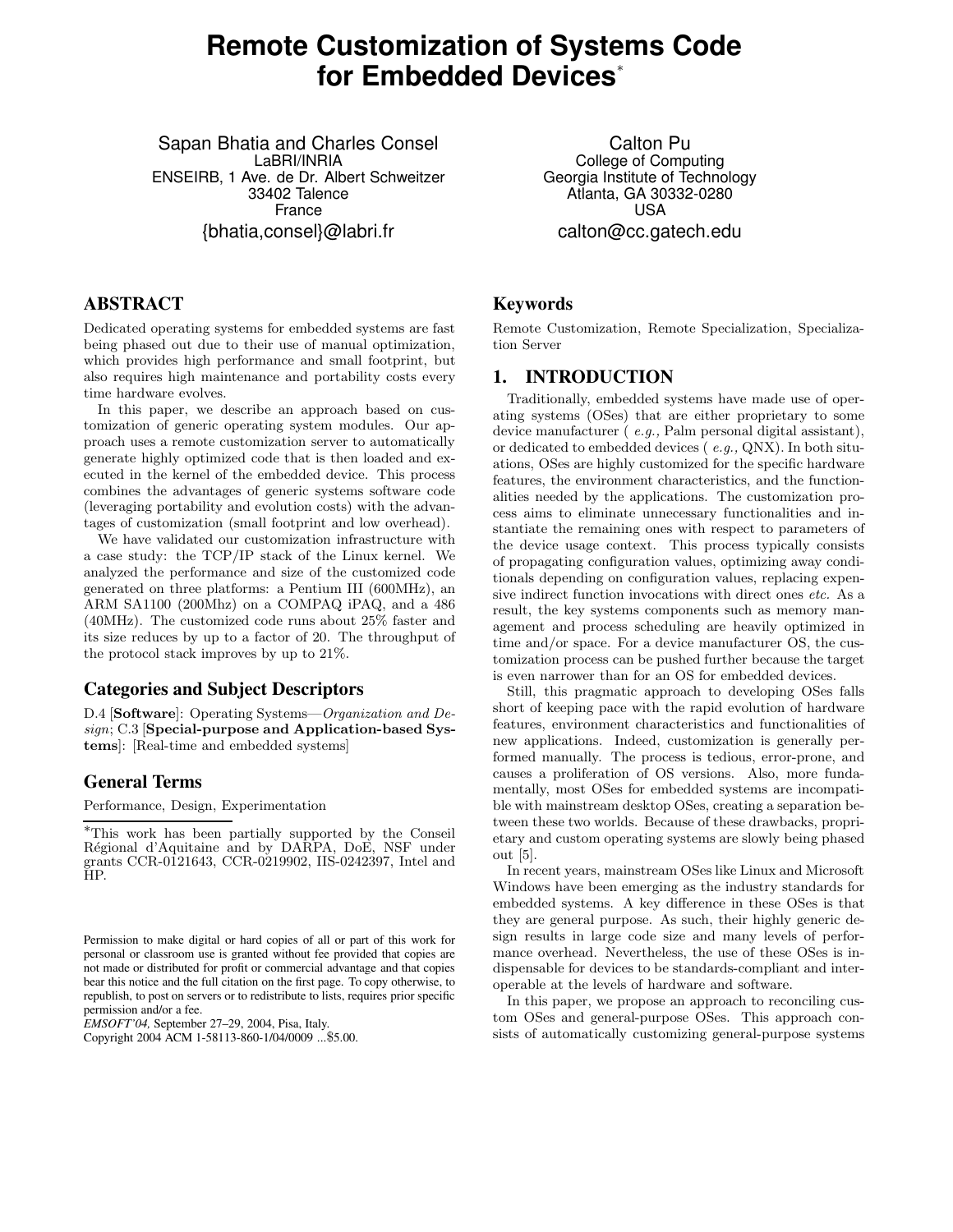modules for a given usage context. Upon request, modules are remotely customized on a server. Once produced, the customized module is loaded into the kernel of the embedded system. Customized code is faster and occupies less space. Because it is performed outside the embedded system, customization does not incur any significant overhead. Because customized modules are produced and loaded ondemand, the embedded system need no longer store large, generic code bases implementing a wide range of features.

To realize our approach, we have developed a customization infrastructure, composed of an architecture, specific mechanisms, and a customization engine. When an application running on a device needs to invoke a customizable system call, it issues a customization request as early as the customization values are known. The customization context is sent via a dedicated channel to a remote customization server. This server invokes a customization engine with both the corresponding systems module and the customization context. Customization automatically produces the highly optimized module that is then sent to the embedded device to be loaded and used.

We have validated our customization infrastructure with a case study: the TCP/IP stack of the Linux kernel. This case study has demonstrated the benefits of our approach in terms of code size and performance on three different hardware platforms.

Specifically, our experiments show that customized code is notably improved in terms of both execution time and size. For the UDP subsystem, the code size produced is less than 5% of the size of the generic code. For TCP, this ratio is less than 3%. The execution time of the code in the case of UDP decreases by about 26% on a Pentium III running at 600MHz and the local throughput for 1Kb packets increases by about 13%. For a favorable packet size of 64b, this improvement is about 16%. On a 486, the increase in throughput for 1Kb packets is about 27%. For TCP, the throughput increases by about 10% on the Pentium III and about 23% on the 486. On an iPAQ running an SA1100 processor at 200MHz, we observe an improvement of about 18% in the throughput of 1Kb packets for UDP.

The rest of the paper is organized as follows. Section 2 presents the key components of our customization infrastructure. In Section 3, our infrastructure is validated with a case study, namely, the customization of the TCP/IP subsystem of the Linux kernel. Section 4 details the experiments we conducted to assess the performance benefits of our approach and the results of the performance analysis. Section 6 discusses related work. Section 7 concludes and explores future work.

### **2. CUSTOMIZATION INFRASTRUCTURE**

In this section, we first give an overview of our customization infrastructure (see Figure 1) by examining the various steps involved in requesting and utilizing a customized module. This overview is completed by a detailed presentation of three key parts of our infrastructure, namely, the context manager, the code manager, and the customization component. Finally, we discuss the issues related to potential latency of system calls caused by on-demand customization.

### **2.1 A Complete Scenario**

The customization infrastructure is defined with respect to a set of system calls, said to be customizable. Non-



Figure 1: Remote customization infrastructure

customizable system calls are handled in a standard way through their generic implementations. A global customization interface includes an entry for each customizable system call aimed to launch its customization for a given context. For example, assuming the socket send system call is customizable, an application can request a customized version of it by invoking do\_customize\_send with the file descriptor, the destination address of the packets, the protocol to use and the associated flags, and socket options. This request is issued as soon as these customization values become known. This invocation returns a token that is then used by the application to refer to the version of the system call, customized for the specific context. Invoking the customized version of the send system call is done via customized\_send that takes three arguments less than the former: the customization parameters. However, it takes one additional argument, namely the token. Let us now examine how each component of our customization infrastructure, depicted in Figure 1, contributes to request, produce, install and utilize customized systems code.

An entry of a customization interface corresponds to a macro  $(e.g., \text{do\_customer}$  and) that expands into a unique system call (sys\_specialize) that is passed the system call number and the customization arguments. The customization kernel subsystem passes the customization values to the context manager. The customization values pertinent for the system call are extracted and used to issue a lookup request to the code manager. In the send example, the values such as the destination address and the protocol number are collected by the context manager. Upon request, the code manager looks up the cache of customized code. A cache hit produces the address of the customized version of a system call for a given context. This address is used to create a new entry in a local system call table associated with the corresponding process. The entry number is returned as the customization token to the context manager, which returns it to the application through the system call. It serves to later invoke the customized system call  $(e.g., via$ customized\_send).

If the cache does not contain the requested customized system call, then the context manager issues a customization request to the server-side context manager, via the context channel, as shown in Figure 1. The server-side context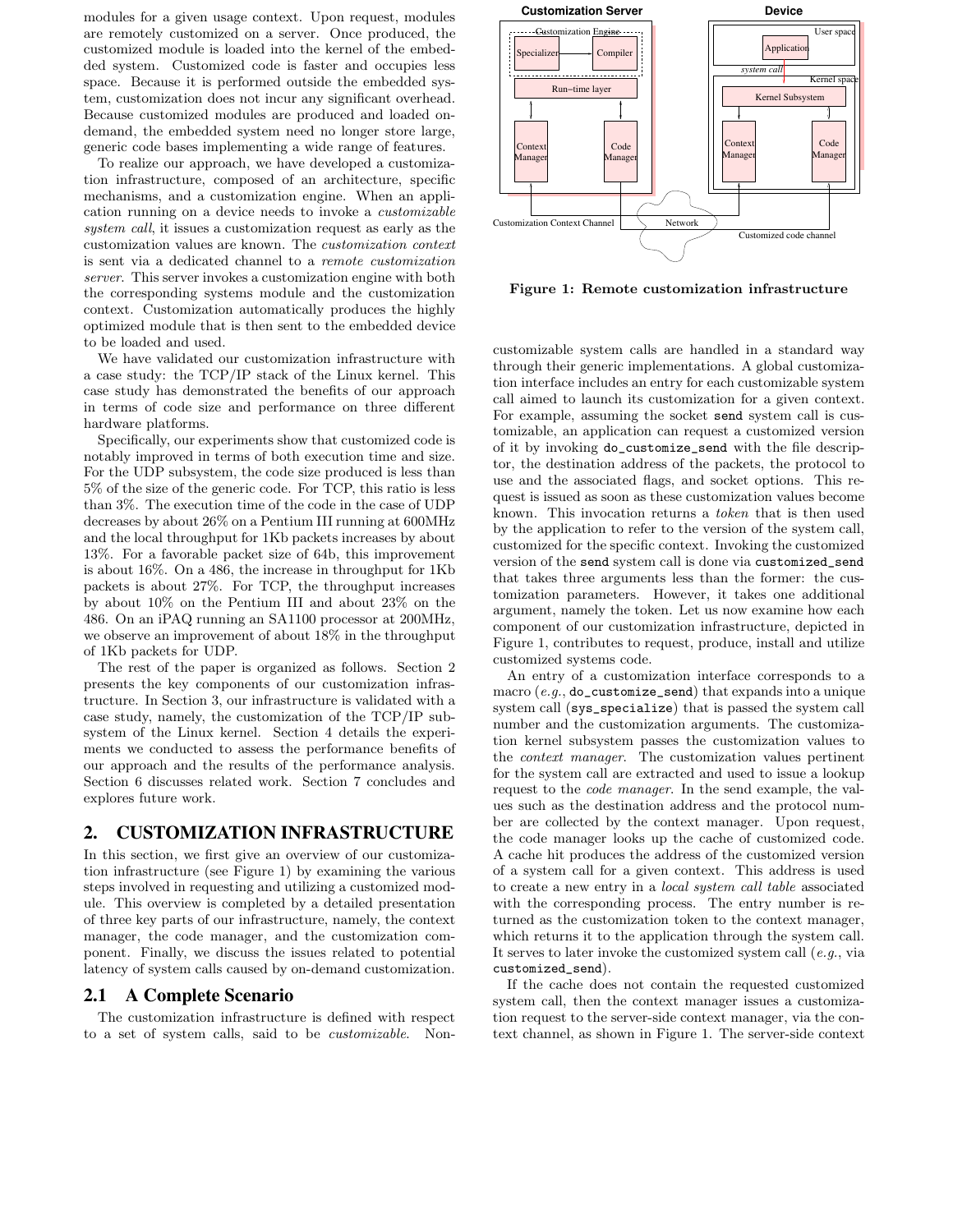manager forwards the request to the customization subsystem. This subsystem consists of a run-time layer and a customization engine. The run-time layer is responsible for "virtualizing" the device-side kernel memory with the received customization values so that the system call code can be customized remotely. This operation, further detailed in Section 2.4.2, enables the customization engine to then run as if it resided on the device. Once the customized code is automatically produced, it is passed to the server-side code manager, which transmits it to the device-side code manager, via the customized code channel. A new entry is created in the cache of customized code. The process then proceeds as in the case of a cache hit, updating the process system call table and returning a token to the application.

When a customized system call is invoked by the application, because the customization has been issued earlier, it is hopefully already loaded in the cache. If not, the application waits until customization is completed and the cache is loaded – the potential system call latency is later discussed in Section 2.5. At this point, the invocation of the corresponding customization interface entry (e.g., customized\_send) branches to the code address of the system call table of the application process, indexed by the customization token.

Lastly, when the customized system call is no longer needed, the application can release the token by passing it to the function cancel\_customize. This operation can free the corresponding memory space, if no other process points to this token and/or the device runs low in memory.

Let us give further details and practical insights on the key parts of the customization infrastructure.

### **2.2 Context Manager**

On the client side. The context manager consists of extracting the customization values from the arguments of the application customization request. These values have been identified by the systems programmer who made the system call customizable (discussed in Section 2.4.1), and compiled into the context manager for the pertinent system call. This process is a trade-off in that too fine-grained customization values may cause too many customization versions; but, too coarse-grained customization values may lead to underoptimized code [12]. In the send example, we decided to only include in the customization context the values that are either guaranteed, or do not tend to change within a connection, such as the socket descriptor, the destination address etc. This is discussed in more detail in Section 3.

The context manager can also be configured to keep the number of specialized versions of a given module bounded. It may do so using one of several policies, such as gradually ignoring customization parameters to reduce the specificity of implementations.

Finally, notice that the context manager could also receive an empty customization context. Such context would lead the customization server to supply the generic version of the functionality to the device. It is worth mentioning that although this version will yield the same level of performance, it will be smaller in size, as even a null specialization context implicitly implies the exclusion of code features that are not used by the requested functionality. Thus, the resulting code can be seen as the result of a simple dependency analysis where only code that the customized functionality strictly depends upon is returned.

On the server side. The context manager processes the customization values in preparation for the customization phase. This task consists of storing these values in a customization table. The index in this table is a hash number corresponding to the original kernel memory address of the customization value. The customization table is used by the customization run time as explained later.

### **2.3 Code Manager**

On the client side. The code manager maintains a cache of customized code indexed by the system call number and the customization context. Notice that this cache is shared across the application processes of the device. The code manager runs in kernel mode and thus directly loads the customized code into the kernel, without using intermediate storage or buffering.

Similar to the policies in the context manager, the code manager can be configured with a cache-replacement policy. An LRU policy would cause the Least Recently Used entry in the cache to be reused if the number of customized versions for a particular system call exceeded a threshold.

Regardless of the code manager policy, it should be noted that the customized code produced is several times smaller than the generic code, as shown by our experimental results (Section 4). As a result, the system can tolerate up to 20 customizations before it occupies as much space as the original code would have on the device.

On the server side. The code manager simply transmits the customized code to the device via the customized code channel.

#### **2.4 Customization Component**

The customization component consists of a customization engine and a run-time layer.

#### *2.4.1 Customization Engine*

Program specialization [10] is used to perform the customization of systems code. Specialization tools have been successfully used in a number of systems projects to optimize critical systems code [14, 13]. Conceptually, a specializer takes a generic program as input along with a specialization context consisting of values of known data items. It then evaluates the parts of the program that depend only on these known values, and produces a simplified program, which is thus *specialized* for the supplied specialization context.

Specialization consists of two phases: for a given program and a description of its customization context, a bindingtime analysis determines all of the computations that can be performed at customization time. These computations solely depend on values known at customization time. Then, for given customization values, the program is specialized by executing the customization-time operations and producing code corresponding to computations that depend on noncustomization values.

In this project, we have used the Tempo C specializer [4] to perform specialization. Unlike other specializers, in Tempo, the customization context is specified by the programmer using a high-level declarative language [12]. A declaration is introduced for each program entity to be considered for customization.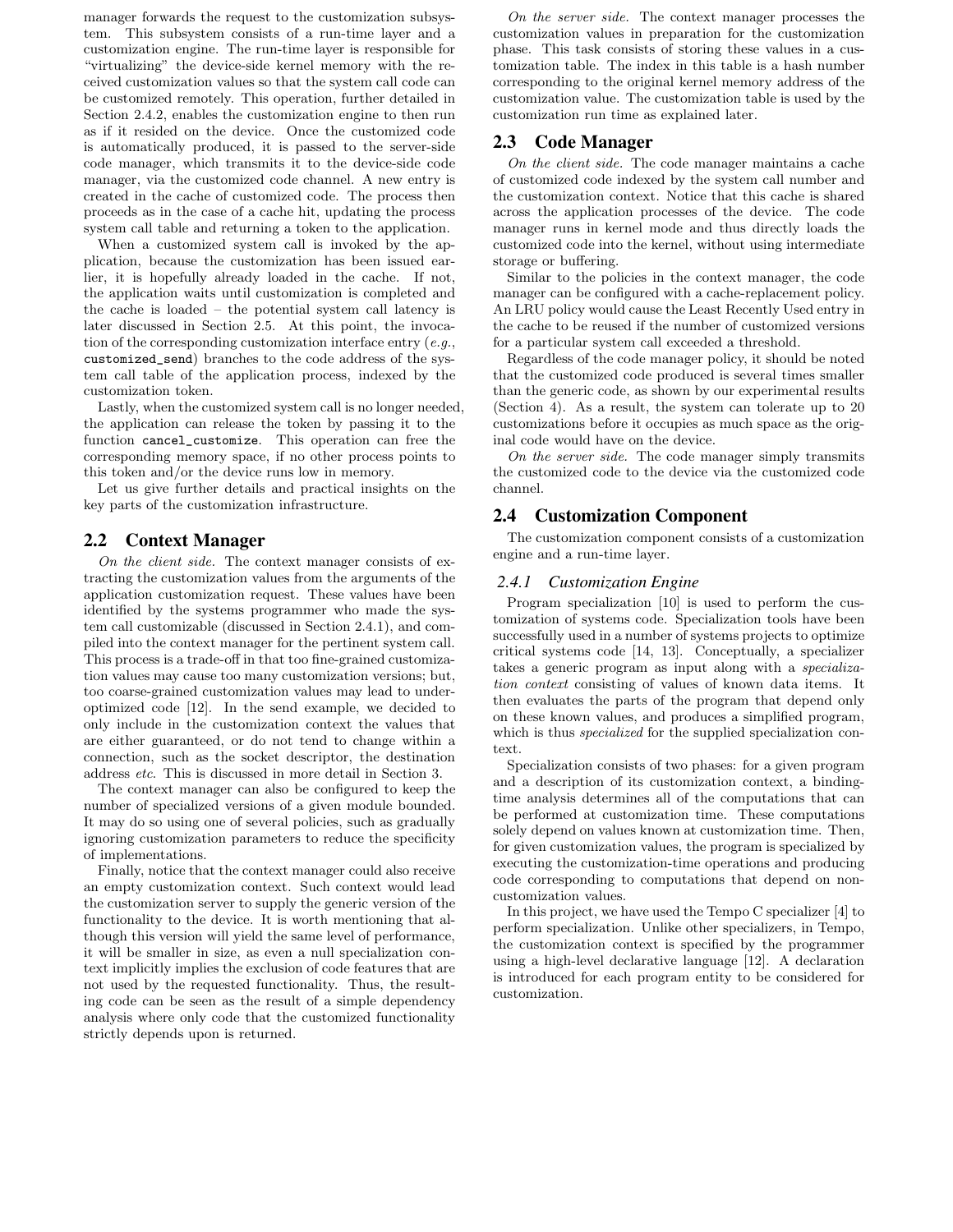### *2.4.2 Run-Time Layer*

The run-time layer plays a key role in enabling both the reuse of an existing program specializer and the specialization of kernel code remotely. To do so, the run-time layer handles (1) the access to kernel memory and (2) the execution of customization-time functions.

Access to kernel memory. It relies on the customization table filled by the server-side context manager, introduced earlier. Then, in the course of specializing some systems code, a machine instruction may require dereferencing a kernel memory address. This dereferencing raises an exception handled by the run-time layer. Its task is to interpret the machine instruction that caused the exception. This interpretation consists of emulating the effects of the machine instruction, replacing the kernel memory address by the corresponding address in the customization table. For example, consider the instruction MOV al,c021cca0. The run-time layer computes the corresponding address of c021cca0 in the customization table and then loads it in register al. Once this interpretation is completed, the execution of specialization is made to resume at the following instruction. A future optimization for this process will be to create a direct mapping between the target memory addresses and the specialization context table in the specializing process, so as to remove this layer of emulation. In this way, the above translations would be handled by the memory management unit.

Execution of customization-time functions. It occurs whenever a function can be completely executed during customization. That is, it solely depends on values known at customization time. For example, in the send case, function sockfd\_lookup only depends on the available value of the socket descriptor. Such functions are detected by the analysis phase of specialization. A call to these functions, in the code to be specialized, is replaced by a remote-procedure call to the device-side kernel.

### **2.5 Customization Latency**

Performing customization on-demand may increase the latency of system calls, as there is some processing that must be performed before normal operation can resume. We have quantified this potential latency in Section 4 for our current setup. Evidently, it directly depends on the time required to customize code on the server.

Experiments show that such a latency may be eliminated in practice because the customization context often becomes available early enough, so that the customized code is produced and loaded by the time the customized system call is invoked. In the following, we propose strategies to amortize or eliminate this latency.

Customizing in advance. Customization may be performed in advance, anticipating that a system call be used in a particular context. For example, when an FTP session is opened, under normal circumstances, customization would be invoked when the connect system call is called to open a TCP connection. To reduce latency, customization can be performed between the time that the destination IP address and port are specified, and when the user has entered the login and password.

Using conservative customization contexts. When making system calls customizable, the systems programmer may define a conservative customization context to enable customization to be triggered earlier. As a byproduct, this strategy should increase sharing of customized versions across the device applications.

Exploiting the intrinsic latency of system calls. Intuitively, customization can be triggered when some kind of session is to be opened  $(e,q)$ , socket connect). At this stage, parts of the customization context have become known. We can exploit the time taken by the system call to actually create the session to perform the customization. As an example of this latency, the time taken for a TCP three-way handshake is twice the round-trip time (RTT) between two hosts. In wide area networks, this can range from a few milliseconds to the order of one or two seconds over certain radio links such as GPRS.

### **3. CASE STUDY: CUSTOMIZATION OF LINUX TCP/IP**

To validate our approach and to assess its benefits, we have applied our customization infrastructure to the TCP/IP stack of the Linux kernel (version 2.4.20). This subsystem consists of nearly 70,000 lines of code, and can take up between 500 kilobytes and 1 megabyte of space in the kernel binary.

In this section, we discuss the customization opportunities in this subsystem and present an example of customization using a code fragment from the socket interface to the TCP/IP stack.

#### **3.1 Customization Opportunities**

Identifying specialization opportunities amounts to finding fragments of code that, in a given execution context, depend on invariants and thus can be evaluated once and for all at specialization time.

We identified several customization opportunities in the TCP/IP subsystem that form part of the customization context. Constancy in the relationship between certain entities, such as file descriptors and low level socket structures can be used to customize the code, avoiding lookups of lowlevel socket structures. Socket options that are usually interpreted can be assumed to be constant over the lifetime of a data transfer session, and inlined in the code<sup>1</sup>. Given these opportunities, the customization engine automatically performs the following optimizations:

- Protocol layers are flattened through function inlining. This means that data is processed by a linear stream of code instead of being transferred from one module to the other.
- Routing decisions are hoisted and factorized, as in many cases, routes can be determined at customization time from known connection properties.
- Buffer allocations are optimized with the knowledge of certain sizes of low-level socket buffers that depend on the type of I/O (blocking or non-blocking) and application data unit (ADU).
- Loops are both unrolled and simplified, using constants such as the ADU transferred and the maximum segment size associated with a TCP connection, which becomes known during the TCP handshake.

<sup>1</sup>A detailed presentation of TCP/IP customization is presented in a technical report [2].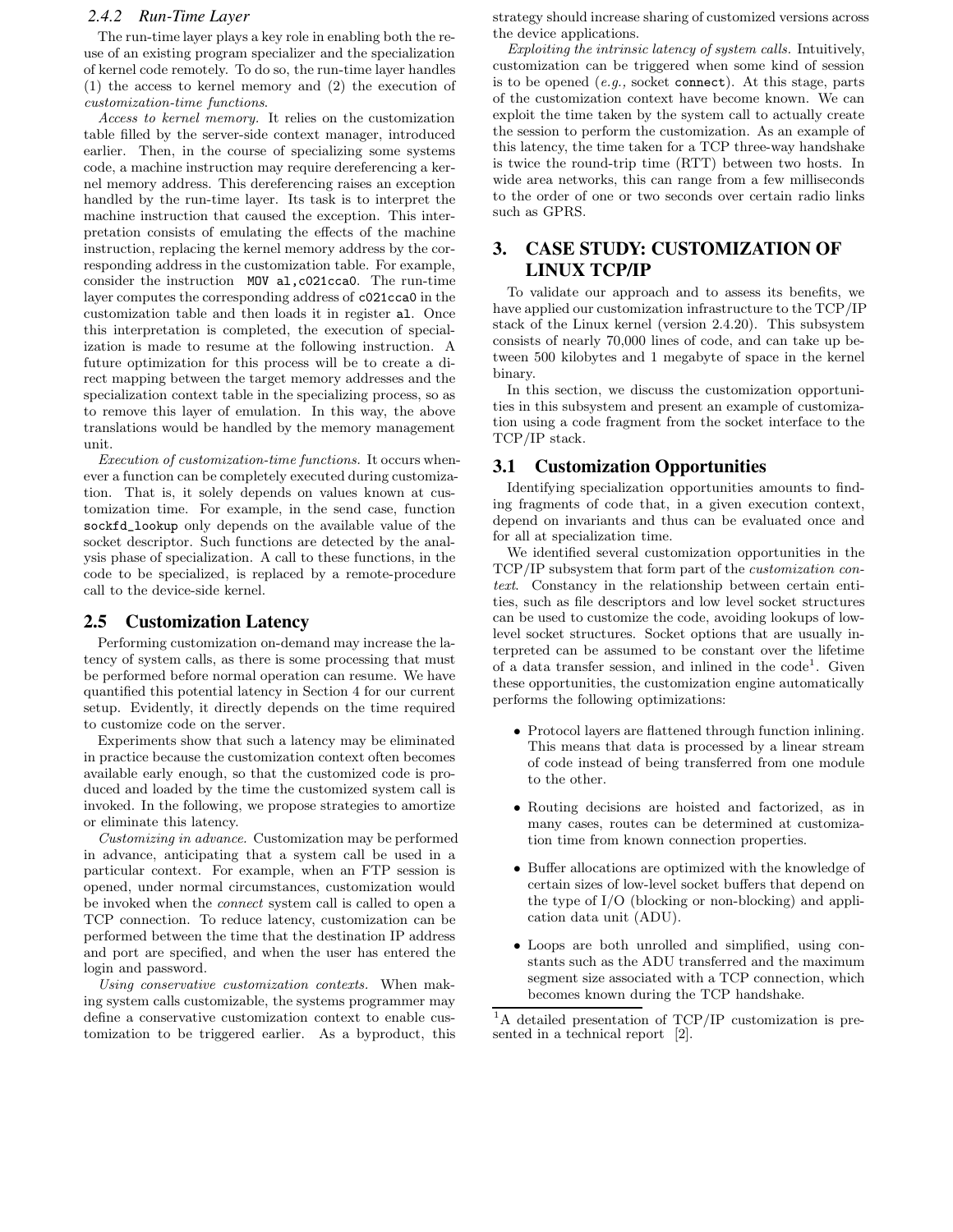| asmlinkage long sys_sendto(int fd, void * buff, size_t len,<br>unsigned flags, struct sockaddr *addr, int addr_len) |             |
|---------------------------------------------------------------------------------------------------------------------|-------------|
| ſ                                                                                                                   |             |
|                                                                                                                     |             |
| struct socket *sock;                                                                                                |             |
| char address[MAX_SOCK_ADDR];                                                                                        |             |
| int err;                                                                                                            |             |
| struct msghdr msg;                                                                                                  |             |
| struct iovec iov;                                                                                                   |             |
| $sock = sockfd\_lookup(fd, ker);$                                                                                   | $/* 1 */$   |
| $if$ $(sock)$                                                                                                       | $/* 2 * /$  |
| goto out;                                                                                                           |             |
| iov.iov_base=buff;                                                                                                  |             |
| iov.iov_len=len;                                                                                                    |             |
| msg.msg_name=NULL;                                                                                                  | $/* 3 * /$  |
| msg.msg_iov=&iov                                                                                                    |             |
| msg.msg_iovlen=1;                                                                                                   | $/* 4 * /$  |
| msg.msg_control=NULL;                                                                                               | $/* 5 * /$  |
| msg.msg_controllen=0;                                                                                               | $/* 6 * /$  |
| msg.msg_namelen=0;                                                                                                  | $/* 7 * /$  |
| if(addr)                                                                                                            | $/* 8 * /$  |
| €                                                                                                                   |             |
| err = move_addr_to_kernel(addr, addr_len, address);<br>if $(err < 0)$                                               |             |
| goto out_put;                                                                                                       |             |
| msg.msg_name=address;                                                                                               |             |
| msg.msg_namelen=addr_len;                                                                                           |             |
| }                                                                                                                   |             |
| if (sock->file->f_flags & O_NONBLOCK)                                                                               | $/* 9*/$    |
| flags  = MSG_DONTWAIT;                                                                                              |             |
| $msg.msg_flags = flags;$                                                                                            |             |
| err = sock_sendmsg(sock, &msg, len);                                                                                | $/* 10 * /$ |
| .                                                                                                                   |             |
|                                                                                                                     |             |
|                                                                                                                     |             |
| }                                                                                                                   |             |

Figure 2: The sendto system call

• Conditionals are eliminated, with the knowledge of certain socket options and flags, such as asynchronous or synchronous transfer, the keep-alive option, etc.

 $\bullet$  etc.

### **3.2 An Example of Customization**

We illustrate how customization opportunities are exploited in practice, using a code fragment from the implementation of the socket interface to the TCP/IP stack, displayed in Figure 2. This code fragment shows variables known at customization time, as well as a function call that solely depend on customization values (i.e., a customization-time function). These customization elements are invariant through the scope of the customization  $(i.e.$  while the corresponding token is valid), and are underlined.

As illustrated in Figure 2, the customization context includes the file descriptor passed to the system call, the flags, the destination address, and the length of the destination address.

Let us now examine how the customization engine  $(i.e.,$ the specializer) uses this context to optimize the code shown in Figure 2. Only the program lines impacted by specialization have been numbered.

• Line 1. The call to the sockfd\_lookup function is factorized out and reduced at customization time. The resulting value is inlined into the code. Looking at the



Figure 3: The customized sendto system call

implementation of this function, we find that it has its roots in the filesystem subsystem, and can be expected to hinder the instruction and data caches. Recall that such a function call translates into a remote-procedure call from the customization server to the device.

- Line 2. The conditional is eliminated, since it depends on the socket structure sock, which is known at customization time.
- Lines 3-7. Some assignments are factorized out and memorized at specialization time, as they once again depend on customization values. It is worth mentioning that such optimizations also reduce the amount of data to be passed through from one layer to the other.
- Lines 8-9. The conditionals are also eliminated as they depend on customization values.

Finally, control is transferred to the sock\_sendmsg function which, in the original code, goes on to call an indirect reference to a function. This indirection depends on the protocol (UDP or TCP) being used. In the customized code generated, the function is directly inlined, depending on the protocol specified in the customization context. A sugared version of the generated code is shown in Figure 3.

It is worth mentioning that, should at any time, an assumption used to generate the specialized code ceased to be valid, this code would be rendered invalid as well. Although the code has been specialized in such a way that most events that cause this to happen are highly improbable, they are nevertheless possible, and one needs to ensure that on their occurrence, the system is returned to a consistent state. This is done using code guards [14]. The dynamics of establishing guards and the process of replugging has been described in considerable detail elsewhere [14].

### **4. PERFORMANCE ANALYSIS**

In this section, we present the results of a series of experiments conducted on our customization infrastructure as part of the case study described in Section 3. Our setup consisted of three target devices: a Pentium III (PIII, 600MHz, 128MB RAM), a 486 (40MHz, 32MB RAM) and an iPAQ with an ARM SA1100 (200MHz, 32MB RAM). We used version 2.4.20 of the Linux kernel for our implementation and all our experiments. We first describe the experiments conducted and then go on to present the results.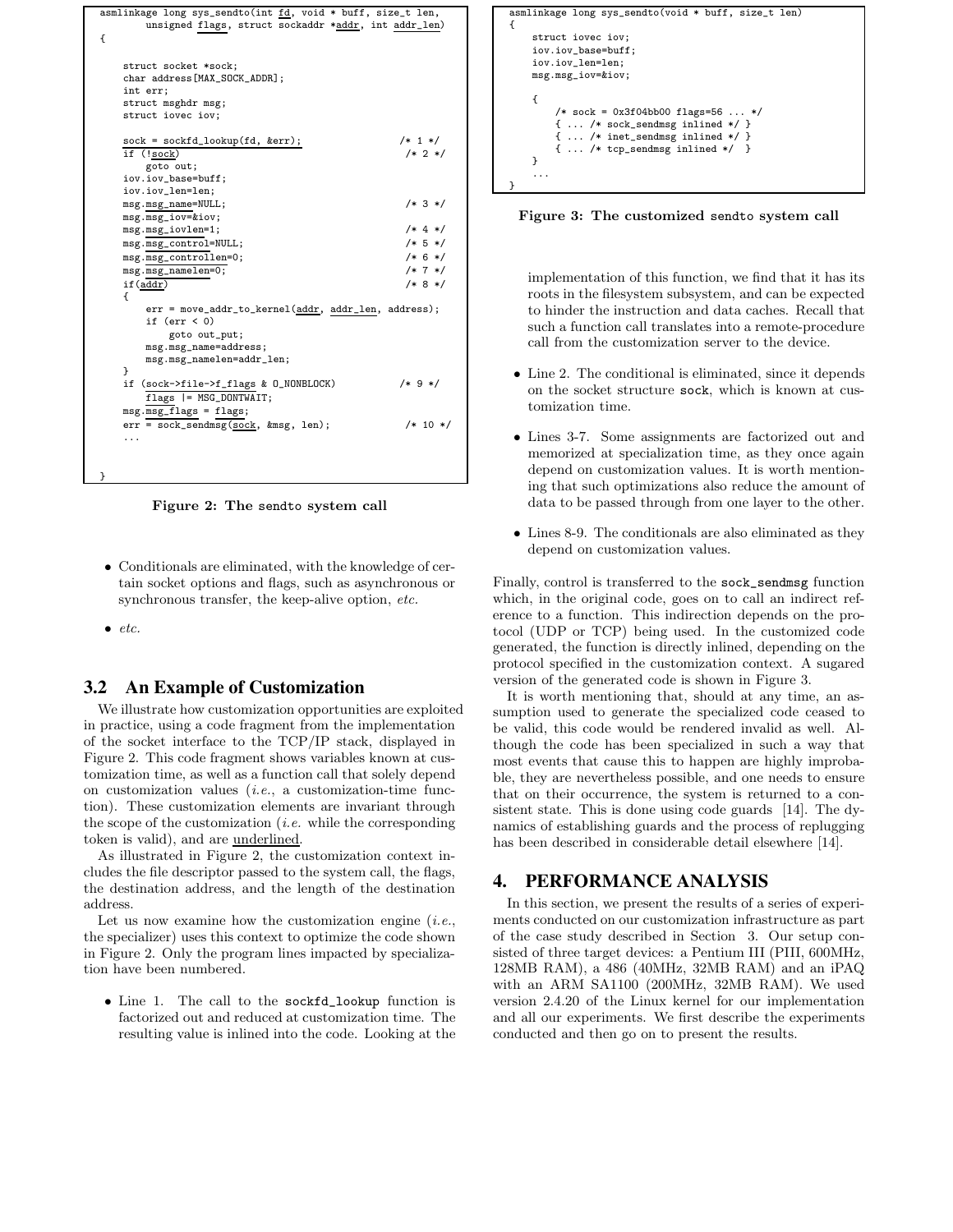

Figure 4: Original Vs Customized code: Performance and Size

### **4.1 Experiments**

The experiments conducted compare the performance of the original TCP/IP stack to that of the customized code produced for performing basic data transfer. The measurements were carried out in two stages:

- Measuring code speedup. The following experiment was repeated several times: send a burst of UDP packets over the local loop-back interface, and record the number of CPU cycles taken by the pertinent code  $(i.e.$ the socket, UDP and IP layers) in the non-customized and customized versions. These measurements were performed in-kernel.
- Measuring throughput improvement. The Netperf benchmark suite [3] was used to find the impact of customization on the actual data throughput, measured over the local loop-back interface. The results shown compare the throughput measured by the original implementation of Netperf using the non-customized stack, to a modified version using the customized code produced by the customization engine. The latter was modified to use the customization interface.

Along with the results of these experiments, we also present the associated overheads in performing customization.

### **4.2 Size and Performance of Customized Code**

Figure 4(a) compares the number of CPU cycles consumed by the Socket, UDP and IP layers before and after customization. We find that there is an improvement of about 25% in the speed of the code. It should be noted that this value is not affected by other kernel threads running on the system, as the kernel we have used is non-preemptable.

Figure 4(b) compares the size of the customized code produced, to the size of the original code. The original code corresponds to both the main and auxiliary functionalities required to implement the protocol stack. The customized code is a pruned and optimized version of the original code for a given customization context. As can be noticed, the customized code can be up to 20 times smaller than the original code.

Figures  $5(a)$  and  $5(b)$  show a comparison between the throughput of the Socket, UDP and IP layers before and after customization, measured by the UDP stream test of Netperf on the PIII. Figure 5(c) shows the same comparison for the 486 and the iPAQ respectively.

On the PIII, for a favorable packet size of 64b, the improvement in throughput is found to be about 16%, and for a more realistic size of 1Kb, it is about 13%. On the 486, the





(c) 486/iPAQ, 1Kb

Figure 5: Maximum Throughput for 64b and 1Kb UDP packets on the PIII, 486 and iPAQ  $\pm 5\%$  @ 99% confidence



Figure 6: Maximum Throughput of TCP on the PIII, 486 and iPAQ  $\pm 2.5\%$  @ 99% confidence

improvement for 1Kb packets is about 27%. For the iPAQ, again with 1Kb packets, the improvement is about 18%.

Figures  $6(a)$  and  $6(b)$  show a comparison between the throughput of the Socket, TCP and IP layers before and after customization, measured by the TCP stream test of Netperf on the PIII, 486 and iPAQ. Corresponding to a TCP Maximum Segment Size of 1448 bytes, there is an improvement of about 10% on the PIII, 23% on the 486 and 13% on the iPAQ.

We observe a general trend that the throughput improvement decreases as the processor gets faster. To understand this, let us examine the kind of operations involved in both the customizable code and the uncustomizable code. The latter code is mainly dominated by operations that are insensitive to clock rate increase, like memory transfers and device overhead. Consequently, the ratio of the customizable code and the uncustomizable code tends to diminish as the clock rate increases.

Finally, Figure 7 shows the overhead of performing customization with the current version of our customization engine over an 802.11 (10Mbps) wireless LAN. It should be noted that the current version of our customization engine is assembled from components that are implemented as sep-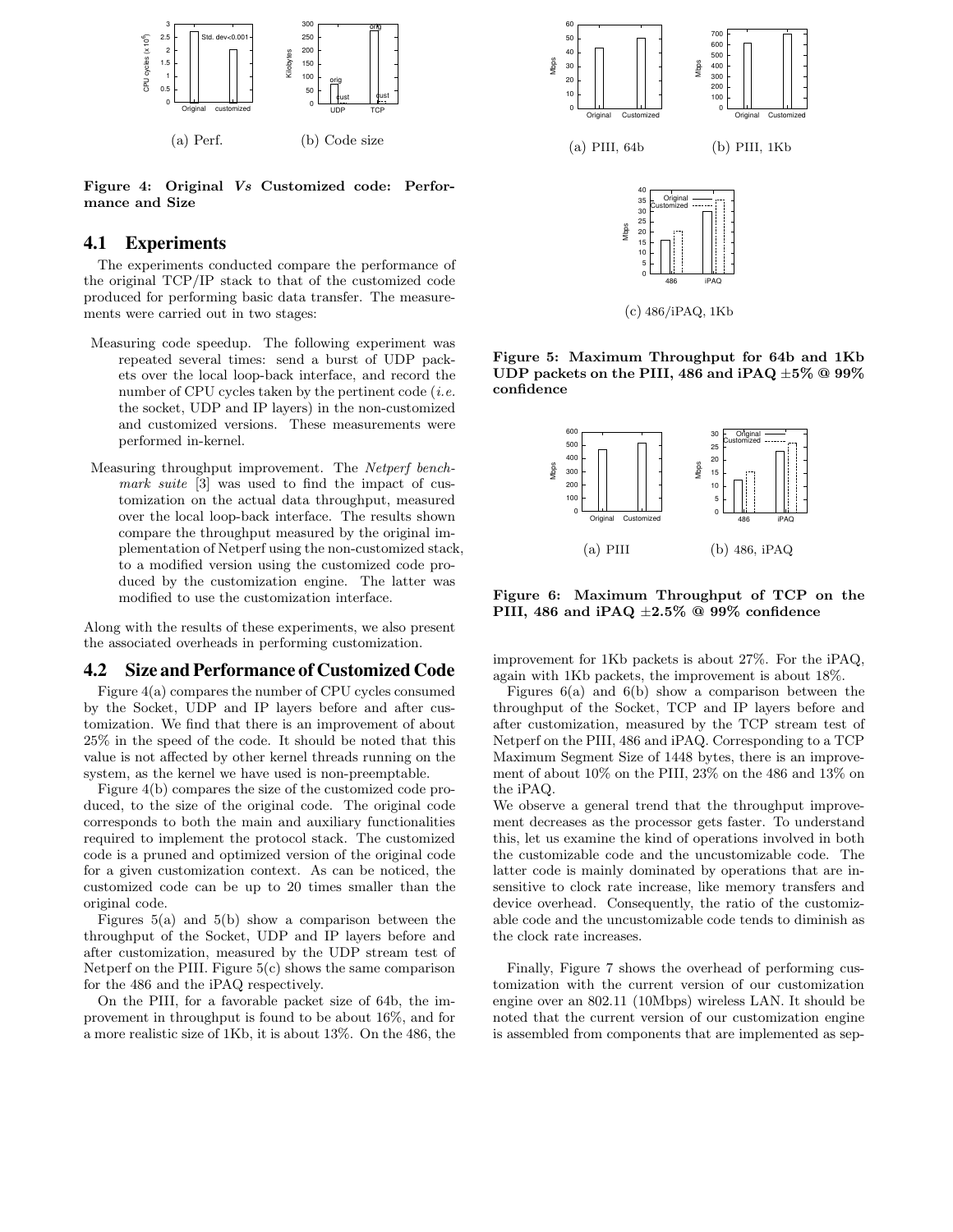|      | Cold cache <sup>1</sup> | Warm cache |
|------|-------------------------|------------|
| סתוז | 685 <sub>ms</sub>       | 285ms      |
|      | $791 \text{ms}$         | 363ms      |

Figure 7: Total customization overhead including network transfer time.

arate programs, running as independent processes. Also, they are reloaded into memory every time customization is performed. We are working on merging these components, in particular the specializer and compiler and making the customization engine a constantly running process. We expect these changes and other optimizations, such as using precompiled headers, to improve the performance of the customization engine dramatically. Indeed, the overhead is presently dominated by these factors.

For the sake of completeness, if we assume that the above mentioned inefficiencies are eliminated and that the customization server is sufficiently powerful, removing the bottleneck to the data transfer over the network, the overhead is given by the following expression:

#### $RTT * (\chi + [codesize/TCP windowsize])$

where  $\chi$  corresponds to the total number of invocations of customization-time functions (in the network stack case, only one). Our experiments have shown that the code produced is small enough to fit in one TCP window (the maximum size of code produced in the TCP/IP case being about 10 kilobytes). Thus, in an amortized sense, the overhead can be said to be given by the following simplified expression:  $RTT * (\chi + 1).$ 

### **5. DISCUSSION**

In this section, we discuss two key issues required to scale up the application of our approach to an operating system.

### **5.1 Applicability of our approach**

The application of program specialization to OS subsystems is not new. Pu et. al have demonstrated the successful application of specialization to two important OS subsystems, namely, filesystems and signals [14, 13]. In principle, specialization can be applied to any subsystem which can be invoked as a closure of a set of configuration values. In filesystems, this closure is created when a file is opened, and associated with a file descriptor. When an operation is invoked on this file descriptor, it is carried out in the context of the values saved in the associated closure. In the network subsystem, the socket descriptor usually plays the role of identifying a closure. One of the problems encountered in these previous works [14, 13] was the lack of such a relation in the signals subsystem. The problem was solved by adding an identifier, last\_sig\_to, in the task structure of every process to represent the context which was used for specialization.

We generalize this solution by associating specialization with a specialization token. The context referred to by this token, which is specified at the time the system is engineered

for specialization, is collected by the context manager at specialization time.

Note that although we provide the provisions necessary to make any given subsystem amenable to specialization, the actual activity of specialization is not trivial, and needs to be considered separately for every subsystem in question.

#### **5.2 Module dependencies**

Modules in OS components often have dependencies that mandate that they have certain features in order to interoperate. The question that arises in the context of our work, then, is whether specialization may break interoperability.

One aspect of the question is addressed by program guards, discussed earlier. If a given module were to access a feature of another module that has been specialized out, then it would hit upon the corresponding program guard installed for the invariant that was used to specialize the feature out. This situation, in effect, makes it critical that a thorough analysis of the module to be specialized be done, and that all possible violations of the invariant be protected by guards.

The other aspect of this question, which involves the composition of specialized components in operating system has not been addressed in the literature. Dominic Duggan provides some insights into this issue in his work on the Typebased hot swapping of running modules [6]. This issue, however, is well beyond the scope of this paper, and we leave it open for future work.

### **6. RELATED WORK**

The main purpose of customizability in OS research is to provide flexible mechanisms and policies, so that functionalities can suit the needs of applications and users. In a survey on such customizability, Denys et. al [9] classify such customizability on two bases: (1) The initiator of adaptation (human, application or OS) and (2) The time of adaptation (at compile time or run time). Our customization infrastructure performs application-driven customization at run time. In this section, we discuss works in these categories and then go on to discuss other approaches.

Application-driven and run-time adaptation. Many approaches are aimed to provide a fixed set of behaviors that can be selected at run time by the applications. These behaviors are developed by the systems programmer, and are supported by various interfaces and mechanisms. Let us briefly present three projects along this line.

Exokernel, introduced by Engler et. al [7] tries to eliminate all kernel abstractions and almost lower the kernel interface to the bare hardware. Each customized behavior corresponds to a systems program; it is introduced as a special Library Operating Systems. User programs can then choose the OS libraries to use at run time. The Kea project [16] introduces customized behavior through a portal. Depending on the portal an application uses, the kernel decides which implementation of the requested service to use. Like the Exokernel, Kea requires the customized behaviors attached to portal to be developed by a systems programmer. In SPIN [1], the application developer may program the customized behaviors of the OS to match the application requirements.

Other approaches. The VINO project [15] explores the general purpose automatic approach for customization. VINO automatically adapts to newly arising situations based on the periodic retrieval of statistics maintained by each sub-

<sup>&</sup>lt;sup>1</sup>Note: The cache here has no relation to the customized code cache in the client-side code manager.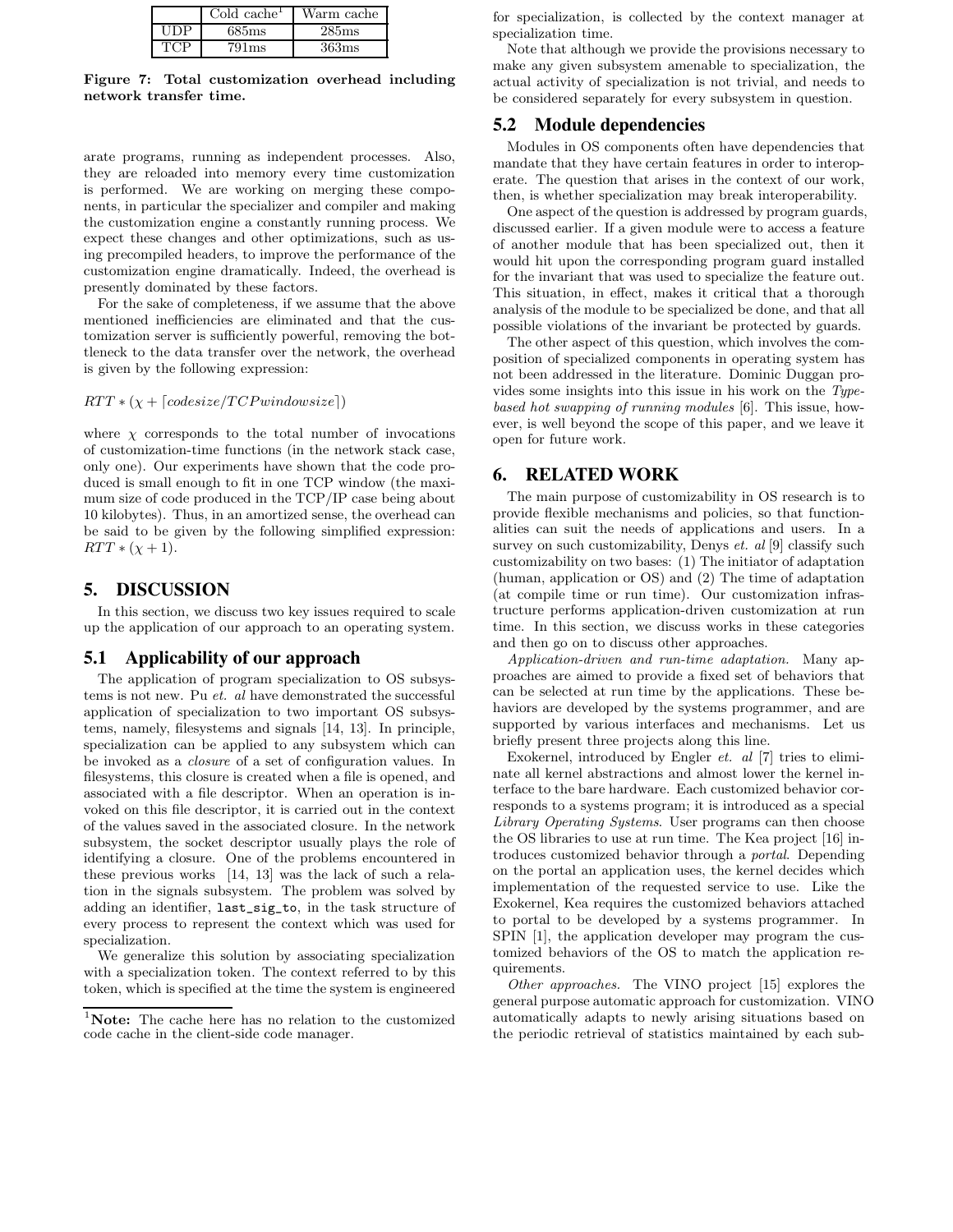system and through traces of requests and results. This project did not lead to an implementation. One could imagine that such information could be used similarly to drive our customization infrastructure. OSKit is used to produce customized OSes [8]. It consists of a framework and a module library with interfaces that are used to implement a specific OS.

Another possible criterion in taxonomy, valuable in our context is what the customization operates on. Most efforts to customize OSes operate on functional elements, defining policies for scheduling [11], efficient implementations of subsystems [7] *etc.* Our customization infrastructure, on the other hand, operates directly on code. In this way, customization can cross-cut functional elements. This is particularly useful when aiming to reduce the size of the system footprint, since narrowing the customization context reduces the code size in proportion. Many OSes use configuration systems that produce customized binaries with the help of context-sensitive macros, which expand into context-specific code. The configuration system of the Linux kernel is one such example. These systems, however, are highly coarsegrained and inflexible. Loading code with macros and preprocessor directives (like #ifdefs) adversely affects its readability. Furthermore, it is virtually impossible to express customization behaviors with rich customization contexts.

In most adaptive systems, adaptation of mechanisms and policies are carried out on the same system they reside on. With our remote customization infrastructure, we separate out this adaptive step to be executed on a powerful server. This separation is indispensable in carrying out any nontrivial run-time customization for a device with limited resources. Indeed, on the device, the customization process can incur significant overhead both in space and time. As the gap between the capabilities of mobile systems and mainstream servers increases, this separation becomes increasingly crucial.

#### **7. CONCLUSION AND FUTURE WORK**

Embedded systems use manually customized systems code due to the performance requirements of small footprint and low overhead. One of the growing concerns in embedded systems is the trade-offs between these performance requirements and frequent porting and maintenance requirements, due to the increasing speed of hardware evolution. At the same time, using generic systems code is an alternative that suffers from an increasing footprint and decreasing performance, due to added functionality that is unnecessary for embedded systems. In this paper, we describe an approach based on customization of generic systems code that combines the leverage of generic code with the performance and footprint advantages of customized code.

Our approach uses program specialization, in particular, tool-based specialization. We have created a customization infrastructure, consisting of a customization server, context managers, and code managers. The customization server uses specific kernel context to create specialized code from generic code. We applied our approach to Linux TCP/IP stack, reducing the code size by a factor of 20, improving the execution speed by up to 25%, and increasing the throughput by up to 21%. The portability and maintenance advantages of our approach are demonstrated by our experiments on three architectures: Pentium III, Intel 486, and ARM.

Among our future projects, we intend to apply our cus-

tomization infrastructure to other subsystems, like memory management. Also, we plan to explore other generalpurpose operating systems like Windows.

### **8. ACKNOWLEDGMENTS**

We are indebted to Anne-Françoise LeMeur, now at the University of Lille, for her help throughout the project and to Abhishek Kumar at Georgia Tech for helping us through some obstacles in the TCP/IP case study. We are also greatful to Julia Lawall at DIKU and Claus Brabrand at BRICS, who significantly improved the writing and presentation of this paper.

### **9. REFERENCES**

- [1] B.N. Bershad, C. Chambers, S. Eggers, C. Maeda, D. McNamee, P. Pardyak, S. Savage, and E. Gün Sirer. SPIN – an extensible microkernel for application-specific operating system services. Technical Report 94-03-03, Department of Computer Science and Engineering, University of Washington, February 1994.
- [2] S. Bhatia, C. Consel, A.-F. Le Meur, and C. Pu. Tool-based specialization of protocol stacks in OS kernels. Research report, LaBRI, February 2004.
- [3] Hewlett-Packard company Information Networks Divis ion. Netperf: A network performance benchmark, February 1996.
- [4] C. Consel, J.L. Lawall, and A.-F. Le Meur. A Tour of Tempo: A Program Specializer for the C Language. Science of Computer Programming, 2004.
- [5] Evans Data Corporation. Embedded systems development survey. http://www.evansdata.com, 2003.
- [6] D. Duggan. Type-based hot swapping of running modules. In International Conference on Functional Programming, pages 62–73, 2001.
- [7] D.R. Engler, M.F. Kaashoek, and J.W. O'Toole. Exokernel: An operating system architecture for application-level resource management. In Proceedings of the 15th ACM Symposium on Operating Systems Principles, pages 251–266, Copper Mountain Resort, CO, USA, December 1995. ACM Operating Systems Reviews, 29(5), ACM Press.
- [8] B. Ford, G. Back, G. Benson, J. Lepreau, A. Lin, and O. Shivers. The Flux OSKit: A substrate for kernel and language research. In Proceedings of the 16th ACM Symposium on Operating Systems Principles, pages 38–51, St-Malo, France, October 1997.
- [9] F. Matthijs G. Denys, F. Piessens. Survey of customizability in operating systems research. ACM Computing Surveys, 34(4):450–468, December 2002.
- [10] N.D. Jones, C. Gomard, and P. Sestoft. Partial Evaluation and Automatic Program Generation. International Series in Computer Science. Prentice-Hall, June 1993.
- [11] J. L. Lawall, G. Muller, and L. P. Barreto. Capturing OS expertise in a modular type system: the Bossa experience. In Proceedings of the ACM SIGOPS European Workshop 2002 (EW2002), pages 54–62, Saint-Emilion, France, September 2002.
- [12] A.-F. Le Meur, J.L. Lawall, and C. Consel. Specialization scenarios: A pragmatic approach to